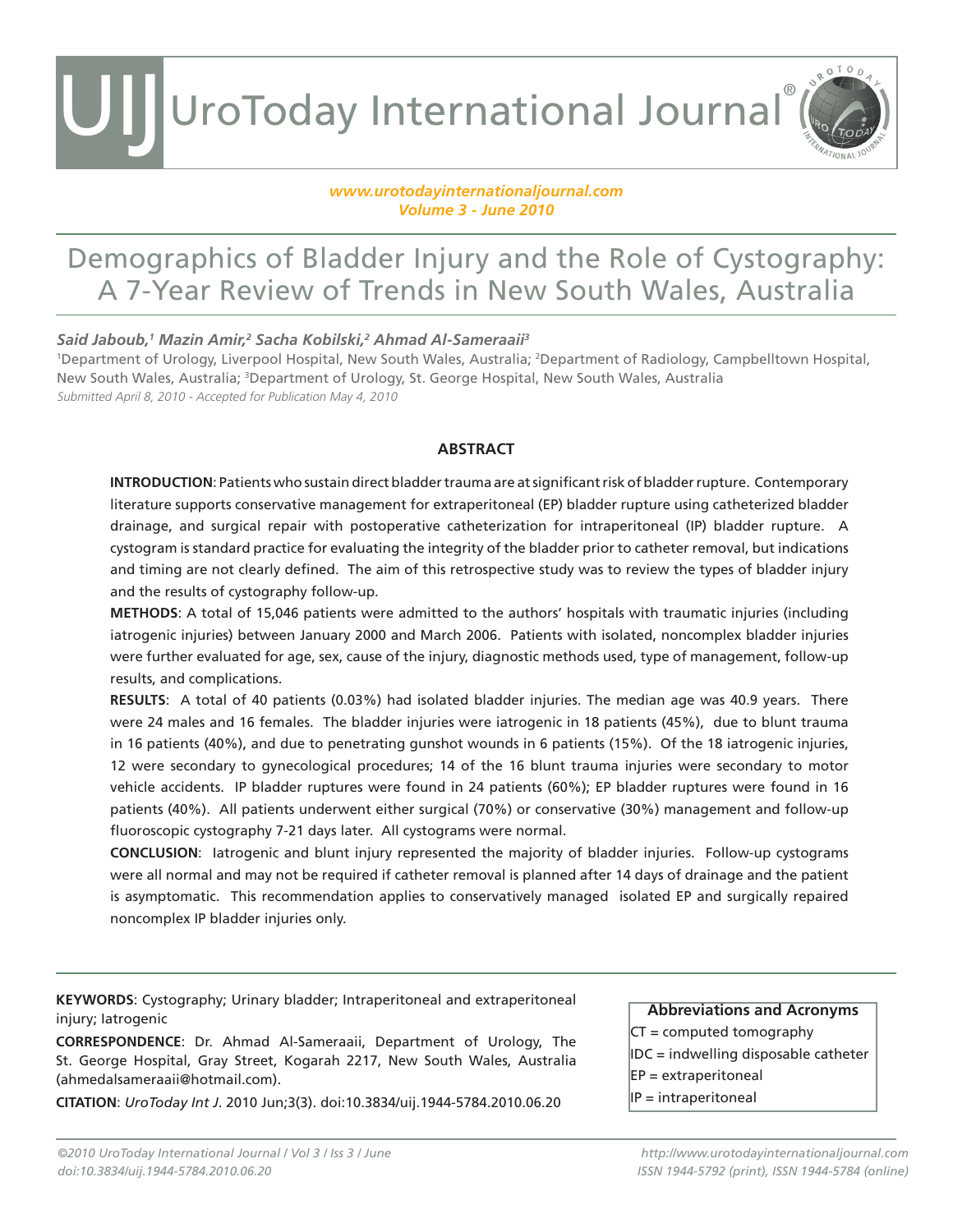## UroToday International Journal®

*original study*



Demographics of Bladder Injury and the Role of Cystography: A 7-Year Review of Trends in New South Wales, Australia

#### **INTRODUCTION**

Patients who sustain direct blunt trauma to the lower abdomen are at significant risk of urinary bladder rupture [1]. Contemporary literature supports conservative management using catheterized bladder drainage for extraperitoneal (EP) bladder rupture [2]. In contrast, surgical repair with postoperative catheterization remains the standard of care for intraperitoneal (IP) bladder rupture [1,2].

A cystogram is regarded as standard practice to evaluate the integrity of the bladder prior to catheter removal after surgical or conservative bladder trauma management. However, indications and timing of cystograms are not clearly defined in the current literature [1]. The purposes of the present study were to: (1) review the types of bladder injury seen in a large metropolitan urology center, (2) evaluate bladder integrity and the need for cystography after conservative or surgical management of isolated EP injuries and surgical repair of isolated IP bladder injuries.

#### **METHODS**

A total of 15,046 patients were admitted to the authors' hospitals with traumatic injuries (including iatrogenic injuries) between January 2000 and March 2006. They were all registered in the hospital trauma and operative database.

The database was examined retrospectively for type of injury, and patients with isolated bladder injuries were further evaluated. The authors excluded patients with complex bladder injuries, such as those with trigonal, ureteric, urethral, vaginal, or rectal damage, prolonged indwelling catheter in situ, or concomitant pelvic ring fracture. For the remaining patients with isolated, noncomplex bladder injuries, the examined variables were age, sex, cause of the injury, diagnostic methods used, type of management, follow-up results, and complications.

#### **RESULTS**

#### *Patient Sample*

Out of the 15,046 patients with traumatic injuries, 40 patients (0.03%) sustained noncomplex, isolated bladder injury. The median age was 40.9 years (range, 18-78 years). There were 24 males and 16 females.

Table 1 contains information about the causes of the bladder injuries. The bladder injuries were iatrogenic in 18 patients (45%), due to blunt trauma in 16 patients (40%), and due to penetrating gunshot wounds in 6 patients (15%). The 18 iatrogenic cases were due to gynecological, surgical, and urological causes. Six of the 12 gynecological injuries were Table 1. Causes of Bladder Injuries in Patient Sample ( $N =$ 40). doi: 10.3834/uij.1944-5784.2010.06.20t1

| Cause                            | n              | %N |
|----------------------------------|----------------|----|
| latrogenic                       | 18             | 45 |
| Gynecological<br><b>Surgical</b> | 12<br>4        |    |
| <b>Urological</b>                | $\overline{2}$ |    |
| <b>Blunt trauma</b>              | 16             | 40 |
| Motor vehicle accident           | 14             |    |
| <b>Fall from high level</b>      | 2              |    |
| Penetrating gunshot wound        | 6              | 15 |

the result of vaginal hysterectomy. The surgical injuries were due to laparoscopic appendicectomy, open herniorrhaphy, and endoscopic bladder biopsy and diathermy for superficial transitional cell carcinoma of the bladder. The blunt bladder injuries were due to motor vehicle accidents and a fall from a high level.

IP bladder ruptures were found in 24 patients (60%); EP bladder ruptures were found in 16 patients (40%). Table 2 contains a list of the injuries associated with all bladder ruptures. The most common injury was a pelvic fracture, which occurred in 19 patients (48%). Other injuries associated with bladder rupture were a motor vehicle accident, fall from a high level, gunshot wound, and small bowel injury.

#### *Diagnostic Methods*

The bladder injuries were diagnosed by surgical exploration (65%), computed tomography (CT) cystogram (30%), and conventional cystogram (5%). The numbers of patients with iatrogenic injuries, blunt trauma, and penetrating gunshot wounds that were diagnosed by each of these modalities is contained in Table 3.

#### *Management and Follow-up Cystography*

Overall, 70% of the injuries were repaired surgically, including all IP bladder ruptures. There were 24 laparotomies (2 through inguinal hernia repair and 2 through laparoscopic repair during ovarian cyst removal). The remaining 30% were EP injuries (10 patients with blunt trauma; 2 patients with penetrating injuries). These patients were treated conservatively with indwelling disposable catheter (IDC) drainage. The drainage was used for a median of 14 days (range, 7-21). The mean hospital stay was 12 days for patients with IP bladder ruptures and 9 days for patients with EP bladder ruptures.

All patients underwent a follow-up fluoroscopic cystogram,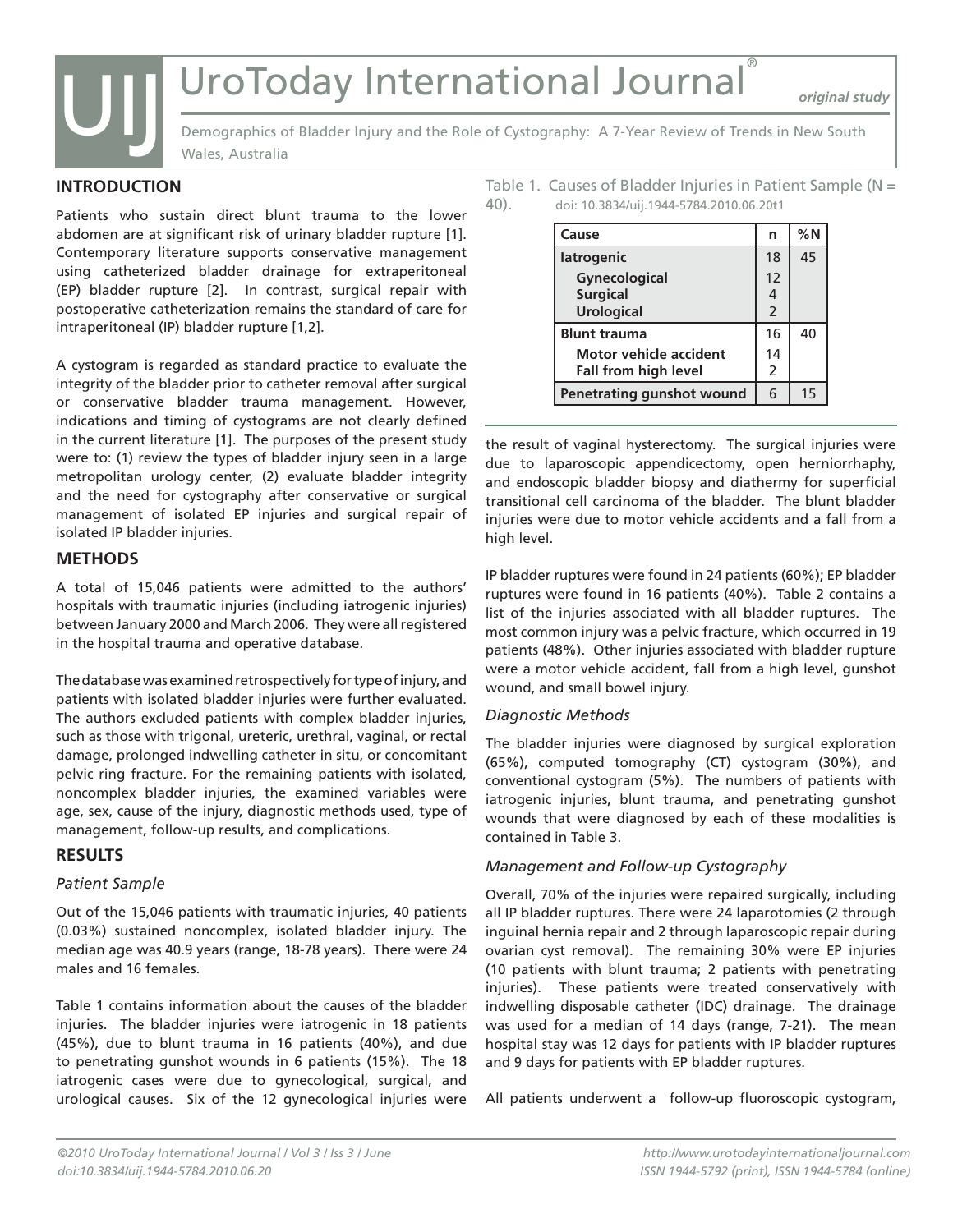## UroToday International Journal®

*original study*

*Said Jaboub, Mazin Amir, Sacha Kobilski, Ahmad Al-Sameraaii*

*www.urotodayinternationaljournal.com*

Table 2. Injuries Associated With Bladder Rupture ( $N =$ 40). doi: 10.3834/uij.1944-5784.2010.06.20t2

| Cause                            | n  |
|----------------------------------|----|
| <b>Pelvic fracture</b>           | 19 |
| <b>Motor vehicle accident</b>    | 14 |
| <b>Penetrating gunshot wound</b> | 3  |
| Fall from high level             | 2  |
| Small bowel injury               | 2  |

scheduled 7-21 days from the time of their injury and prior to catheter removal. The cystogram was standardized with a total of 300-400 mL of nonionic iodine contrast that was instilled at a 1 meter height above the supine patient. X-ray views were obtained using anteroposterior, oblique, 2 lateral, and postdrainage films. The results were reported by experienced consultant radiologists. All follow-up cystograms were normal.

#### *Complications*

UIJ

A total of 4 patients with IP injuries developed vesicovaginal fistulae with clinical symptoms a few weeks after IDC removal. The pathology for these 4 patients was endometrial cancer ( $n =$ 2) and severe uterine endometriosis ( $n = 2$ ). A total of 3 patients with EP injuries had complications: 2 patients developed a urinary tract infection due to Escherichia coli, and 1 patient developed a pulmonary embolism that was treated medically.

#### **DISCUSSION**

Use of the conventional (retrograde) cystogram for patients with bladder injuries has been debated since before the turn of the century. Most urologists consider cystography the diagnostic procedure of choice [1-3]. CT cystography has replaced conventional cystography in the evaluation of patients with suspected bladder rupture in most trauma centers, despite earlier reports of CT limitations [4,5]. Chan et al [5] described their experience with modern CT cystography with multiplanar reformation. For EP bladder rupture, the sensitivity and

specificity were 92.8% and 100%, respectively; for IP rupture, the sensitivity and specificity were 100% and 99%, respectively. The multiplanar CT cystogram is used as part of the work-up for the stable trauma patient and is considered the current diagnostic tool of choice in all patients with pelvic fracture or abdominal injury [6-9].

Not all trauma centers report using cystography. In 2002, Hsieh et al [10] reviewed all bladder trauma cases in one center. They found that the cystogram was performed in fewer than half of the trauma patients. In addition, patient outcome following treatment of the bladder injury was determined by the severity of the overall injury, rather than by the severity of the bladder injury, specifically.

Review of the contemporary literature showed no consensus regarding the requirement and specific timing of a follow-up cystogram prior to catheter removal in patients with EP and IP bladder injuries [11,12]. It is common practice to perform a cystogram prior to IDC removal, with timing ranging from 7-14 days practiced by most clinicians. Recommendations are not evidence-based.

In the present review, patients with complex bladder injuries were excluded. Cystogram outcomes were reported for all isolated, noncomplex EP and IP bladder injuries. In the authors' hospitals, there is no protocol for the timing of follow-up cystogram for EP and IP bladder injuries; timing is individualized to the preference of each surgeon. All patients underwent a cystogram at an average 14 days (range, 7-21 days) after both conservative management and surgical repair of the bladder. Despite the considerable timing difference in the follow-up cystogram, all were reported normal.

Do all patients with bladder injury need a CT cystogram? It is estimated that the radiation exposure from an abdominal CT is equivalent to that of 500 chest x-rays, and a CT of the abdomen and pelvis is equivalent to 1000 chest x-rays. In addition, it is estimated that 1 in 1000 patients may die from cancer

Table 3. Modalities Used to Diagnose the Different Types of Bladder Injuries  $(N = 40)$ . doi: 10.3834/uij.1944-5784.2010.06.20t3

| <b>Diagnostic Modality</b>    | latrogenic | <b>Blunt</b><br><b>Trauma</b> | Gunshot<br>Wound | <b>Total</b> |
|-------------------------------|------------|-------------------------------|------------------|--------------|
|                               | (n)        | (n)                           | (n)              | (%N)         |
| <b>Surgical exploration</b>   | 16         | 6                             | 4                | 65           |
| Computed tomography cystogram |            |                               |                  | 30           |
| Conventional cystogram        |            |                               |                  |              |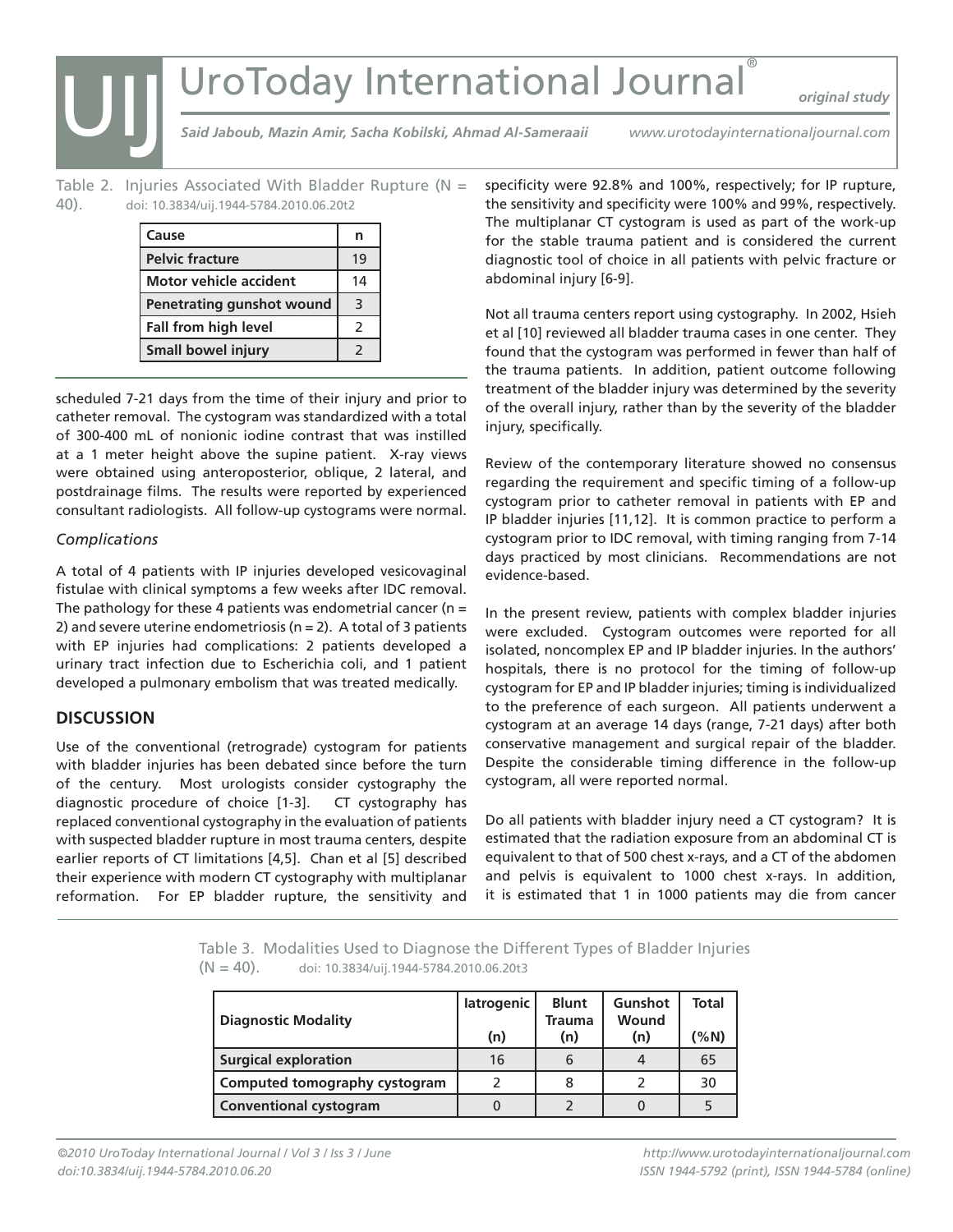# UroToday International Journal® UIJ

*original study*

Demographics of Bladder Injury and the Role of Cystography: A 7-Year Review of Trends in New South Wales, Australia

because of the radiation exposure associated with a single noncontrast abdominopelvic CT scan [13]. These estimations should be considered when planning an imaging modality. If clinical evidence does not indicate extravasations and the total healing of all injuries and catheter removal can be safely deferred till after 14-21 days, should conventional cystoscopy be chosen for the lack of radiation risk? One can only wonder if patients should be counseled about choosing one method over the other. One interesting emerging modality is ultra low-dose CT imaging (7.5 mA seconds) for ureteric stones [13]. Whether it can offer equivalent sensitivity and specificity for detecting bladder leak is unknown. More studies similar to those performed for detecting ureteric stones will be required for patients with bladder leak.

Although the present study is a retrospective analysis, the results indicated that there may be little advantage to doing any follow-up cystograms for isolated bladder injuries that were surgically or conservatively managed because all follow-up cystograms were normal. After 14 days of catheterization, the injuries should have healed. Therefore, if the patients have no clinical symptoms, choosing not to perform a cystogram would avoid additional pain, possible radiation exposure, added cost, or risk of infection. The authors recommend that a cystogram should be performed following repair of more complex bladder injuries.

Of the 40 patients studied, 4 patients with repaired IP bladder injuries who underwent vaginal hysterectomy subsequently developed vesicovaginal fistulae during clinical follow-up. The urologists were not involved in the repair of the bladders of 3 of these patients. Therefore, it is possible that these bladder injuries were not adequately repaired. It is common knowledge that a 7-10 day period of catheterization in radical prostatectomy results in adequate drainage in 90% of patients. An on-table bladder leak test via the IDC during surgery may be an adjunct to prevent delayed fistulas by ensuring a watertight bladder repair.

Finally, there appears to be an increasing trend toward conservative treatment for selected cases of IP bladder injuries in the literature, as is the case in the unstable and clinically comorbid patient. This trend was not observed in the present small cohort. However, 2 of the patients with gunshot injuries were managed conservatively with good outcome. Nonoperative treatment for isolated IP bladder injury in children is justified [14].

Kim et al [15] and Corriere and Sandler [16] recommended that all patients with IP bladder rupture should have formal repair.

They advised that EP bladder ruptures be treated with catheter drainage if the urine clears of blood promptly, the catheter drains well, and the bladder neck is not involved in the injury. Otherwise, formal repair was considered mandatory via open or occasionally laparoscopic approach.

#### **CONCLUSION**

A review of bladder injuries in the authors' center showed a shifting trend in imaging bladder injury from conventional to CT cystogram over 7 years. This trend is consistent with the existing literature. Follow-up cystograms after surgical or conservative management were all normal. The authors hypothesize that follow-up cystograms may not be required if catheter removal is planned after 14-21 days of drainage for isolated, noncomplex IP or EP bladder injuries.

**Conflict of Interest:** none declared

#### **REFERENCES**

- [1] Bodner DR, Selzman AA, Spirnak JP. Evaluation and treatment of bladder rupture. *Semin Urol*. 1995;13(1):62- 65.
- [2] Inaba K, McKenney M, Munera F, et al. Cystogram followup in the management of traumatic bladder disruption. *J Trauma*. 2006;60(1):23-28.
- [3] Rehm CG, Mure AJ, O'Malley KF, Ross SE. Blunt traumatic bladder rupture: the role of retrograde cystogram. *Ann Emerg Med*. 1991;20(8):845-847.
- [4] Haas CA, Brown SL, Spirnak JP. Limitations of routine spiral computerized tomography in the evaluation of bladder trauma. *J Urol*. 1999;162(1):51-52.
- [5] Chan DP, Abujudeh HH, Cushing GL Jr, Novelline RA. CT cystography with multiplanar reformation for suspected bladder rupture: experience in 234 cases. *AJR Am J Roentgenol.* 2006;187(5):1296-1302.
- [6] Morey AF, Rozanski TA. Genital and lower urinary tract trauma. In: Wein AJ, Kavoussi LR, Novick AC, Partin AW, Peters CA, eds. *Campbell-Walsh Urology*. 9th ed. Philadelphia, PA: Saunders; 2007:2649-2655.
- [7] Morey AF, Iverson AJ, Swan A, et al. Bladder rupture after blunt trauma: guidelines for diagnostic imaging. *J Trauma*. 2001;51(4):683-686.
- [8] Corriere JN Jr, Sandler CM. Management of extraperitoneal bladder rupture. *Urol Clin North Am*. 1989;16(2):275-277.